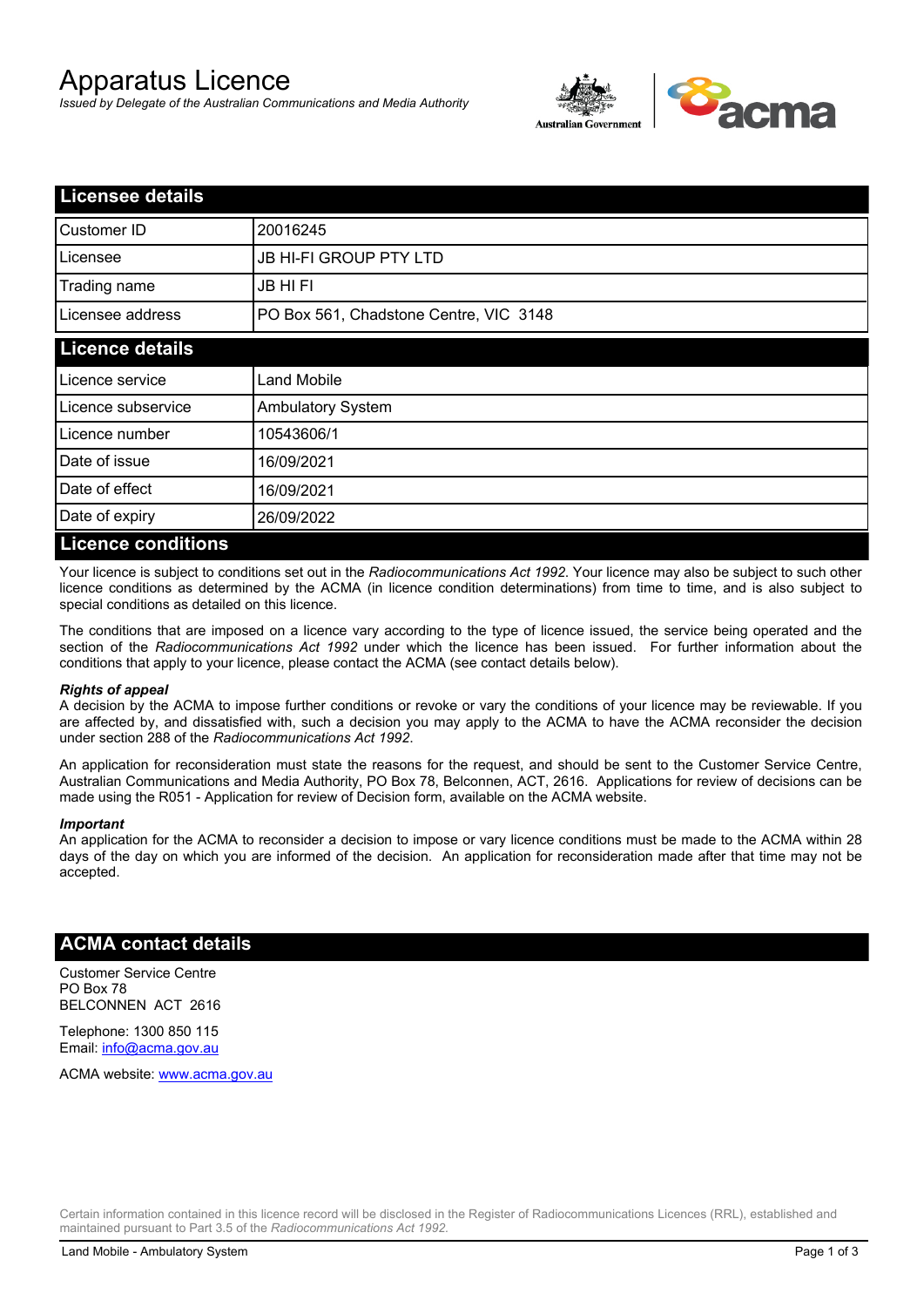# **Advisory Notes applying to licence no.: 10543606/1**

Conditions applicable to the operation of Ambulatory System station(s) authorised under this licence can be found in the Radiocommunications Licence Conditions (Apparatus Licence) Determination and the Radiocommunications Licence Conditions (Land Mobile Licence) Determination. Copies of these determinations are available from the ACMA and from the ACMA home page (www.acma.gov.au).